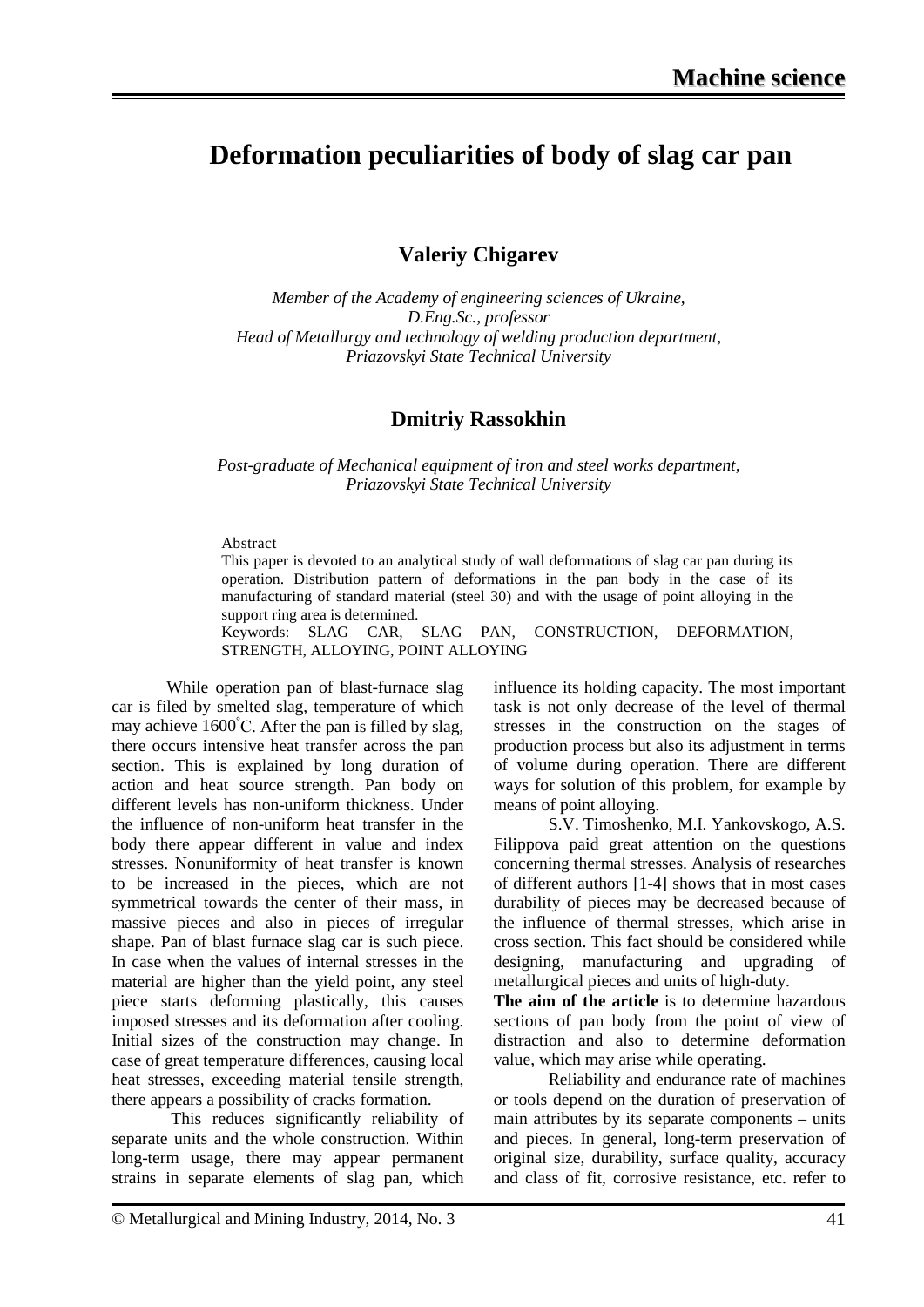## **Machine science**

such attributes. Influence of the structure and partial operations of manufacturing process on the quality of pieces, especially on the condition of surface coating and piece material in whole, accumulated hidden energy, phase marginal stability, residual stresses is not clearly understood. Often during exploitation of pieces, the influence of technological heredity on the efficiency characteristics of pieces is so significant as to provide the necessary reliability targets of machine is impossible without regard to them.

One of the factors of technological heredity is formation of thermo stressed state under the influence of different sources of heat generation in the material of the product under examination. Sources may change the structure of material on various stages of casting formation, processing and further exploitation. For example, during formation of casting surface by means of grinding, sources are grinding area. Relatively short duration of influence of medium-powered heat flow, which is being generated in the area of cutting during machining process, will cause formation of thermal-stressed state only at small depth from the surface. Quite different situation is observed while piece operation.

During pan exploitation there occurs contact between rich slag and pan cold body, this causes temperature differential, which is one of the main factors influencing the pan durability. That is why calculation of strain-stress state (SSS) is reasonable first of all for the conditions of maximum load on the construction during operation, and one should start it with specification of temperature field of pan wall.

I.V. Raspopov [5], K.A. Pak and A.V. Chalenko [6] gave attention to this problem. Works on specification of outside surface temperatures of pan bodies were fulfilled by Theoretical and applied mechanics department of Priazovskyi State Technical University. Measurements were fulfilled with the help of optical pyrometer «Rautek» from any height of the pan; from begin of its filling with smelted slag and up to the reaching of maximum temperatures. Values received in the area of deformation development, namely in the area of support ring, are of great interest. Received experimental and comparative data of other researchers are led into the diagram shown in the figure 1.



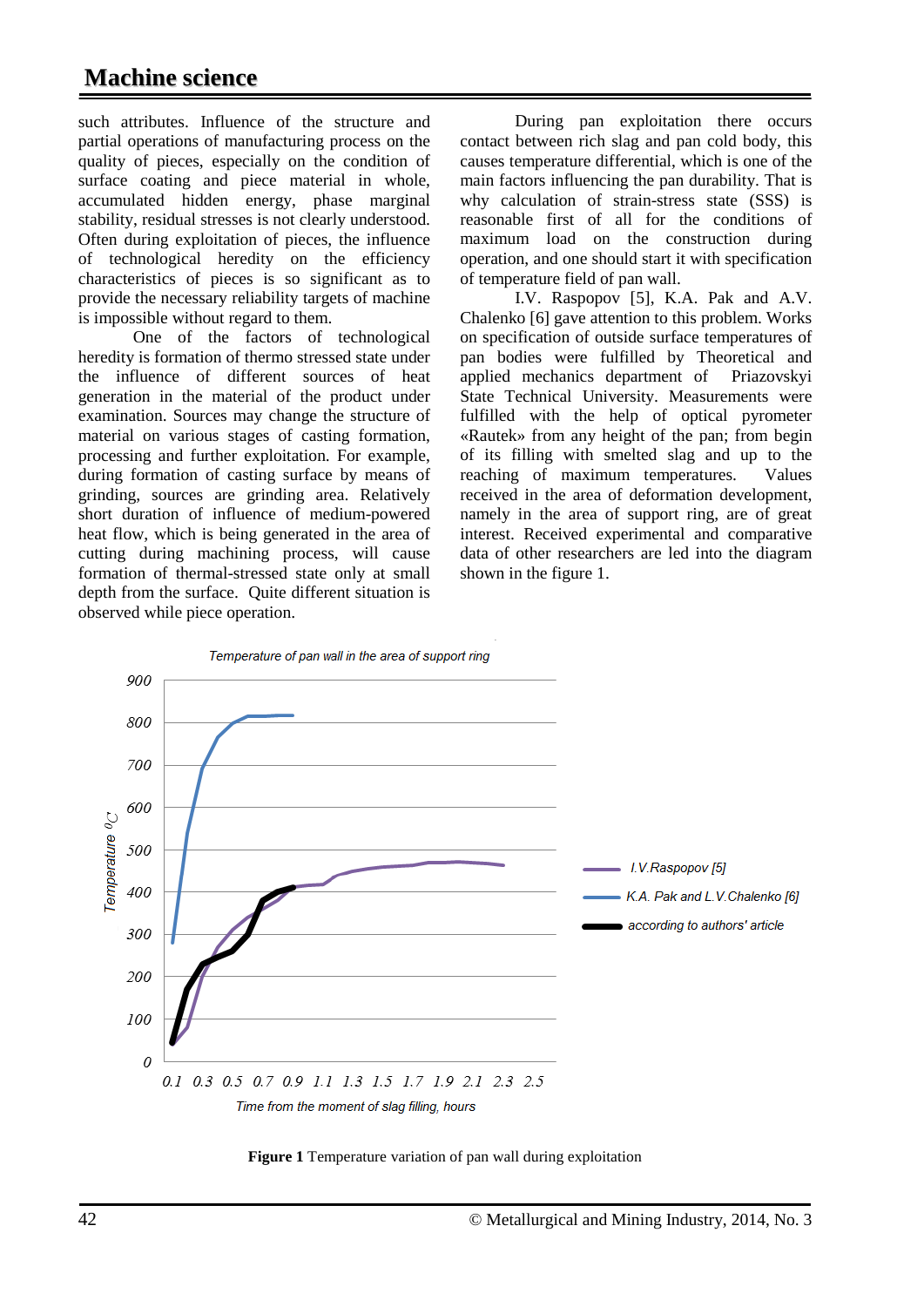According to the data obtained, maximum temperature of pan wall reaches  $410^{\circ}$ C, which is in keeping with data obtained by K.A. Pak and A.V. Chalenko. Received temperature values were used for modeling of thermal profile of pan body by means of finite-element method (FEM).

Modeling of temperature fields, which is being formed in the pieces while operation, was fulfilled in the calculation program ABAQUS. Abilities of static and dynamic strength analysis of ABAQUS program are used for determination of moving of stresses, deformations and forces, which arise in the construction or its components as a result of applied forces. The task was solved in static formulation, as inertial effect and energy scattering processes do not have great impact on the construction behavior. Such type of analysis is used by researches in many tasks and applications, for example, for calculation of temperature stresses or for determination of stress concentration in fillets of construction members.

While operation slag car pan takes up temperature loads, which are followed by significant heating of the body, which causes development of stresses and loads in it. In result of strain-stress computation of the pan with ordinal mechanical characteristics of the material (steel 30), there were stated that peak strain arise in the area of expected appearance of "tightening" defect, and namely in the area of pivoted tongue of slag car support ring. Maximum values of deformation for the first variant of calculation make 33 mm (fig.2). The figure reflects strain distribution in the area of pivoted tongue of slag car support ring. Herein deformations in other body areas of the zone of interest is far less (about 15 mm), which speaks for essential strain disparity in the pan body. Area with increased deformations is hazardous zone from the point of view of further destruction. For structural enhancement, it is necessary to enhance first of all this area, which is hazardous. This may be achieved by means of point alloying [7]. The method may be realized thanks to the application of flux-cored wires with ordered composition.

In case of additional alloying of pan body in the area of support ring maximum values of deformation in the area of appearance of "tightening" defect may reduce to 26 mm (fig.3). Mechanical characteristics of cast steel, received by experimental research, were used for design model. These results allow to suppose that additional alloying in the desired place of casting adjusts stress gradient in the field of elevated temperatures and simultaneously reduces maximum stress. The results obtained show that deformation range of variation in the pan body at local hardening makes 11-26mm.



**Figure 2** Deformations in the wall of pan (without extra alloying)